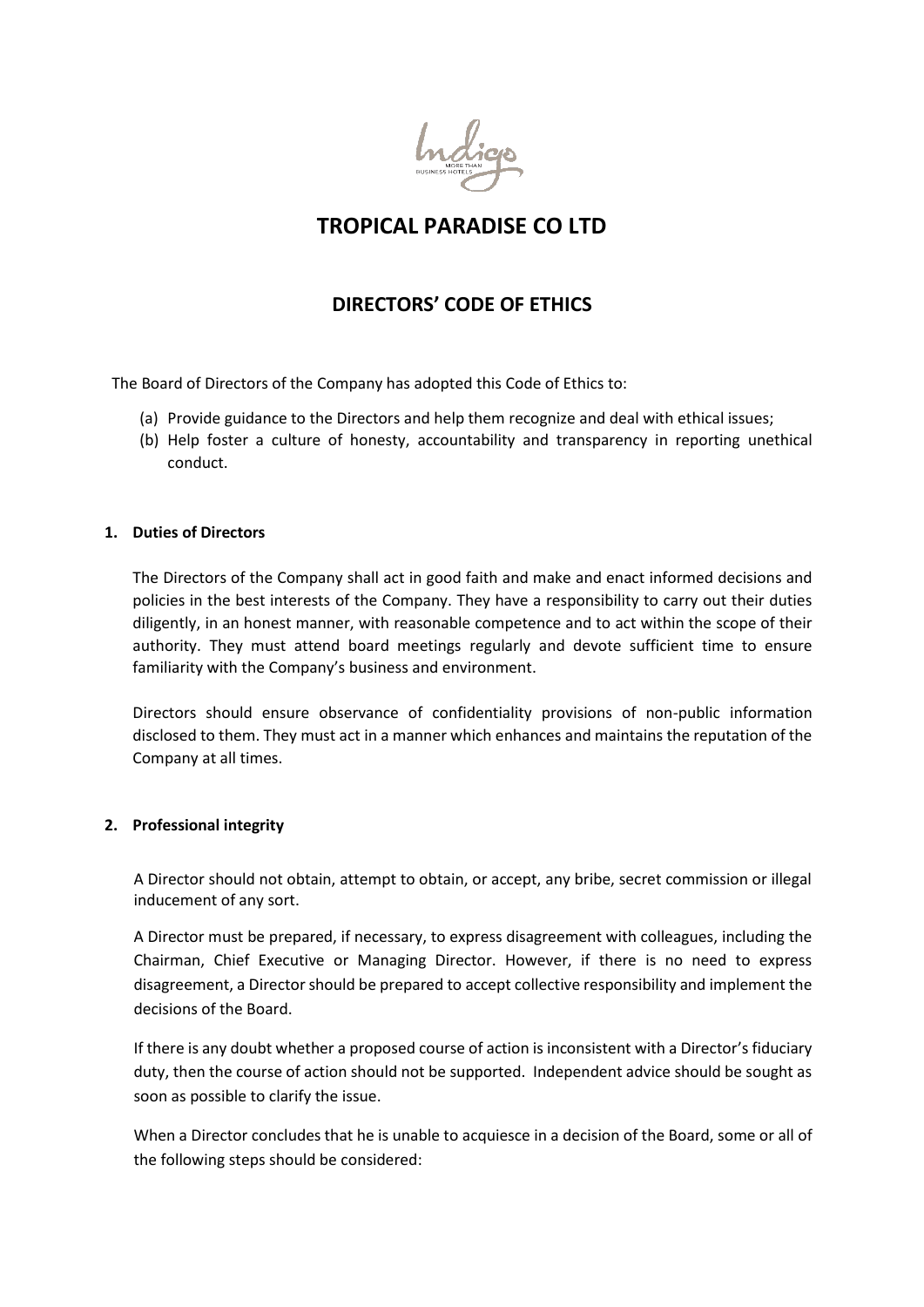- (a) Making his dissent and its possible consequences clear to the Board as a means of seeking to influence the decision;
- (b) Asking for additional legal, accounting or other professional advice;
- (c) Asking that the decision be postponed to the next meeting to allow time for further consideration and informal discussion*.*

## **3. Conflicts of interest and related party transactions**

## **(a) Conflicts of interest**

A Director must, as far as possible, avoid conflicts of interest. However, where a conflict or potential conflict arises, the said conflict must be disclosed and all procedures for dealing with such cases must be strictly adhered to. The timely disclosure of any conflict, or potential conflict, must be made known to the Board and must be entered on the Register of Interests of the Company.

A Director who is in conflict regarding a particular issue shall not be counted in the quorum for the decision-making process and as such shall not participate in the related discussions and decisionmaking. A conflict of interest may occur when:

- (a) A Director's personal interest is adverse to or may seem to be adverse to the interests of the company;
- (b) A Director, or a member of his immediate family, receives improper personal benefits as a result of his/her position in the Company.

In the extreme case of continuing material conflicts of interest, the Director should consider resigning from the Board.

## (b) **Related party transactions**

A potential conflict of interest exists if the company intends to enter into a transaction with a related party and such related party includes any of the following:

- (a) The board members, the holding company, the subsidiaries, sister companies and associates;
- (b) The CEO or General Managers, and key officers including anyone who directly reports to the Board or the CEO;
- (c) Any significant shareholder owning or controlling more than 5% of the voting shares and having the ability to control or exercise a significant influence on the board;
- (d) The associates of a Director, as defined in the Securities Act 2005;
- (e) Any business, and the governing board members, CEO and key officers of any business, in which the persons mentioned above in (a) to (d) own jointly or severally at least 5% of the voting rights;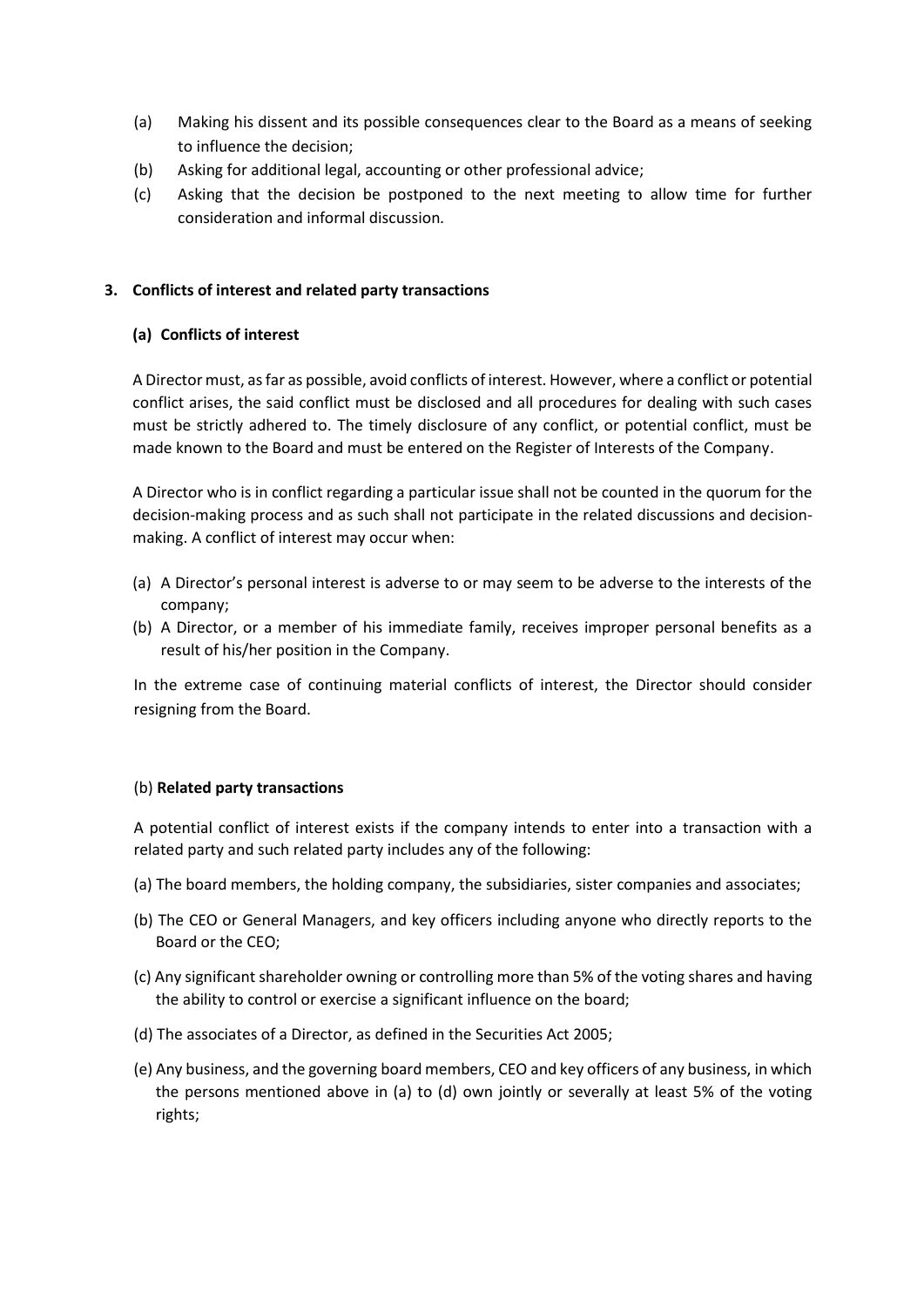(f) any person whose judgement or decisions could be influenced as a consequence of an arrangement or relationship involving themselves and any persons mentioned in (a) to (e) above.

A board member shall abstain from taking part in any discussion or decision-making regarding any subject or transaction in which he has a conflict of interest with the Company.

All transactions in which there are conflicts of interest with board members shall be agreed on terms that are customary for arm's length transactions in the Company's business. Decisions to enter into transactions in which there are conflicts of interest with board members require the approval of the board.

#### **4. Use of property and information**

A Director must not take improper advantage of his position or use the Company's property or position for personal gain.

A Director must not make improper use of information acquired by virtue of his position as a Director. This prohibition applies irrespective of whether or not the Director or any associated person would gain directly or indirectly a personal advantage or, whether or not the Company would be harmed.

Matters such as trade secrets, processes, advertising and promotional programmes, as well as statistics affecting financial results are particularly sensitive and must not be disclosed.

A Director who has been nominated to the Board by outside parties should recognise the particular sensitivity of his position and should be especially careful not to disclose to the nominators matters that are confidential unless the prior agreement of the Board has been obtained.

A Director should ensure that any information which is not publicly available is not disclosed to a third party. Such information includes, but is not limited to: profit forecasts, proposed share issues, borrowing, impending changes in the Company's shareholdings, impending litigation, significant changes in operations, new products, new discoveries and financial problems.

Furthermore, a Director must treat matters relating to the Company, acquired in his capacity as Director, as strictly confidential and must not divulge them to anyone without the authority of the Board. The Board must consider such requests on their merits and on a case by case basis.

A Director who takes the serious step of resigning on a point of principle should have regard to the following:

- (a) The duty not to disclose any information that is likely to be prejudicial to the Company; and
- (b) The duty to act *bona fide* in the interests of the Company.

#### **5. Personal benefits and gifts**

Members of the Board should not: